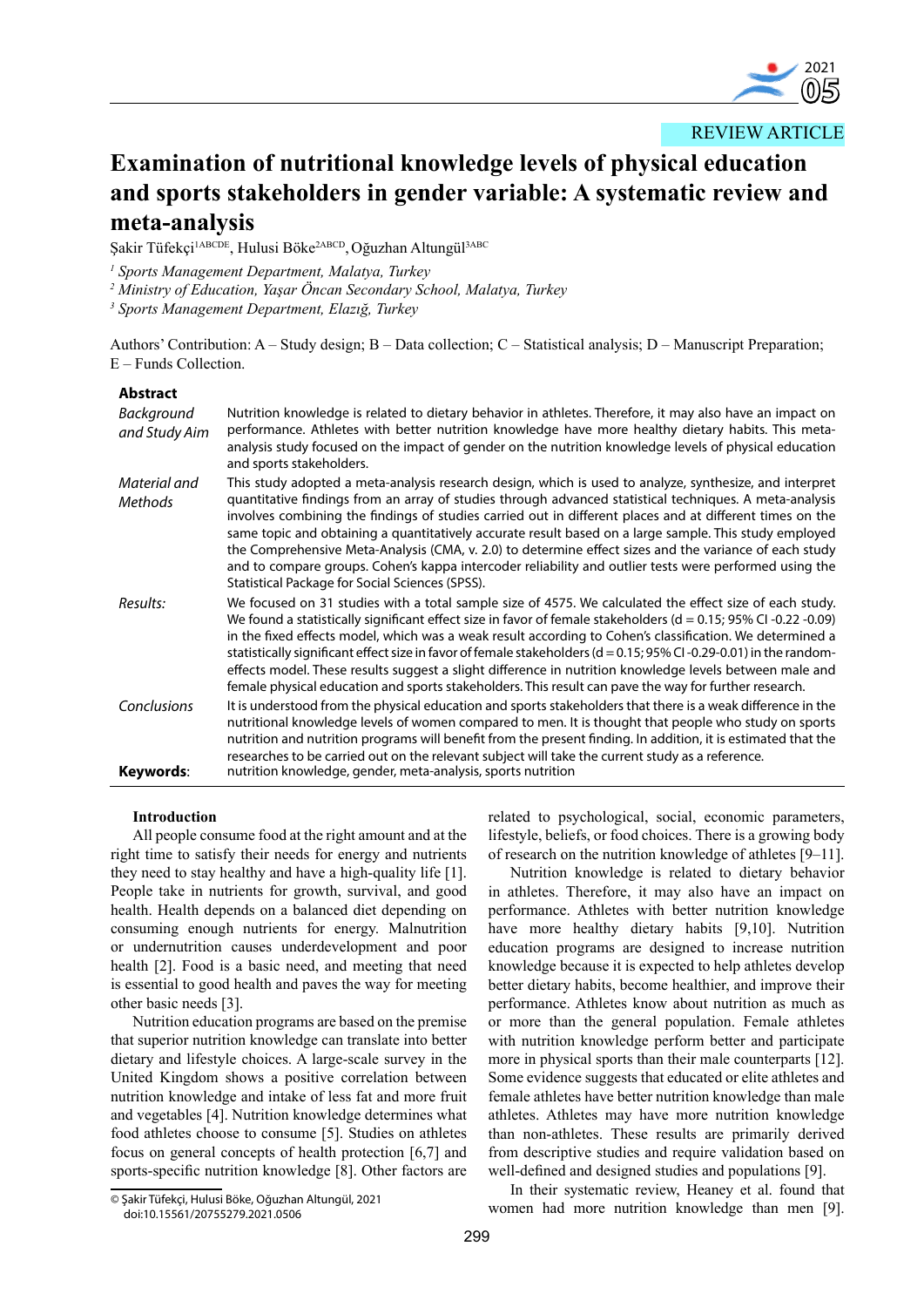

Zawila et al. evaluated the sports nutrition knowledge and attitudes of 60 female undergraduate cross-country runners in two states. They reported that the runners scored greater than 70% on iron, functional foods, and hydration [13]. Female student-athletes learn about sports nutrition from university courses and nutritionists, whereas male studentathletes learn about it from strength and conditioning coordinators and athletic trainers. Besides, both male and female athletes turn to magazines, family members, and coaches as reliable sources of information [14].

Earlier studies have reported different results concerning the effect of gender and ultra-resilience disciplines on nutrition knowledge [11]. Jessri et al. found that female athletes had significantly more nutrition knowledge than male athletes [15]. On the other hand, Arazi and Hosseini determined that male athletes had significantly more nutrition knowledge than noncollegiate female athletes [16]. Dunn et al. concluded that female athletes scored slightly higher than their male counterparts in the Nutrition and Knowledge Questionnaire and each recommendation section [17]. However, Rash et al. and Rosenbloom, Jonnalagadda, and Skinner did not find any difference in nutrition knowledge levels between male and female athletes [8, 18]. Canbolat and Çakıroğlu reported that male trainers had higher nutrition knowledge scores than female trainers [19]. Çongar and Özdemir did not find a significant difference in nutrition knowledge levels between male and female physical education teachers [20].

Research shows that athletes generally see their trainers as a source of nutrition knowledge [21–23], which shows how important an educational role trainers and teachers play. This paper aimed to take into account all the stakeholders of physical education and sports (professional athletes, students-athletes, trainers, teachers, etc.) and show the big picture in terms of nutrition knowledge.

Most studies on education in Turkey and other countries look into the effect of gender on nutrition knowledge. Gender is also regarded as an important factor that determines results or indicates a correlation. An event, phenomenon, or situation is regarded as a "variable" [24,25]. A meta-analysis study is needed to determine the effectiveness of studies investigating the impact of gender on the nutrition knowledge of physical education and sports stakeholders. This meta-analysis will fill a gap in the literature on the impact of gender on the nutrition knowledge of athletes and will offer a new perspective to nutritionists and teams working on athlete diet. We think that our results can be used in nutrition training activities. They will also guide sports nutrition trainers and help them carry out their training activities more consciously. This meta-analysis study focused on the impact of gender on the nutrition knowledge levels of physical education and sports stakeholders. In addition, within the scope of the meta-analysis study, it was tested whether some variables that are thought to affect the overall effect size and which are frequently presented in the studies of the authors in the literature, have a moderator effect.

# **Material and Methods**

#### *Data collection.*

The sample consisted of scientific articles, master's thesis, and Ph.D. dissertations. The databases ULAKBİM, YÖK, Google Akademik, EBSCOhost, and Web of Science were screened to access them. The inclusion criteria were as follows:

Criterion 1: Published or unpublished scientific articles, master's thesis, and Ph.D. dissertations.

Criterion 2: Appropriate research design: The included studies should adopt a screening design and use gender as an independent variable in order for us to calculate effect sizes.

Criterion 3: To calculate the effect sizes, we focused on fundamental statistical data (mean, standard deviation, sample size) on the effect of gender on the nutrition knowledge levels of physical education and sports stakeholders.

Criterion 4: Publication year: Studies conducted between 2000 and 2020.

Criterion 5: Language: Turkish or English.

We used a PRISMA flow diagram to collect data (Figure 1) [26].

*Study design:*

This study adopted a meta-analysis research design, which is used to analyze, synthesize, and interpret quantitative findings from an array of studies through advanced statistical techniques. A meta-analysis involves combining the findings of studies carried out in different places and at different times on the same topic and obtaining a quantitatively accurate result based on a large sample [27-31]. This study employed the Comprehensive Meta-Analysis (CMA, v. 2.0) to determine effect sizes and the variance of each study and to compare groups. Cohen's kappa intercoder reliability and outlier tests were performed using the Statistical Package for Social Sciences (SPSS).

*Data analysis:*

Statistical software packages were used to calculate effect sizes and the variance of each study and to conduct between-group comparisons. The standardized effect size developed by Cohen was used to calculate the effect size of each study [32]. Men consisted of the experimental group, while women consisted of the control group. Therefore, a positive effect size favored man, while a negative one favored woman. The data were analyzed at a significance level of 0.05 because all studies took 0.05 as the significance level.

The second researcher coded the interview data of four randomly selected participants to check the coding and determine whether the coding agreement was adequate. Intercoder reliability was calculated using the formula [Reliability = (number of agreements) / (number of agreements + number of disagreements) \*100] suggested by Miles and Huberman. The intercoder reliability was 0.93. An intercoder agreement greater than 0.70 indicates adequate reliability [33]. Establishing coding protocol reliability is critical for a meta-analysis [34,35]. Therefore, two experts (faculty members with a Ph.D.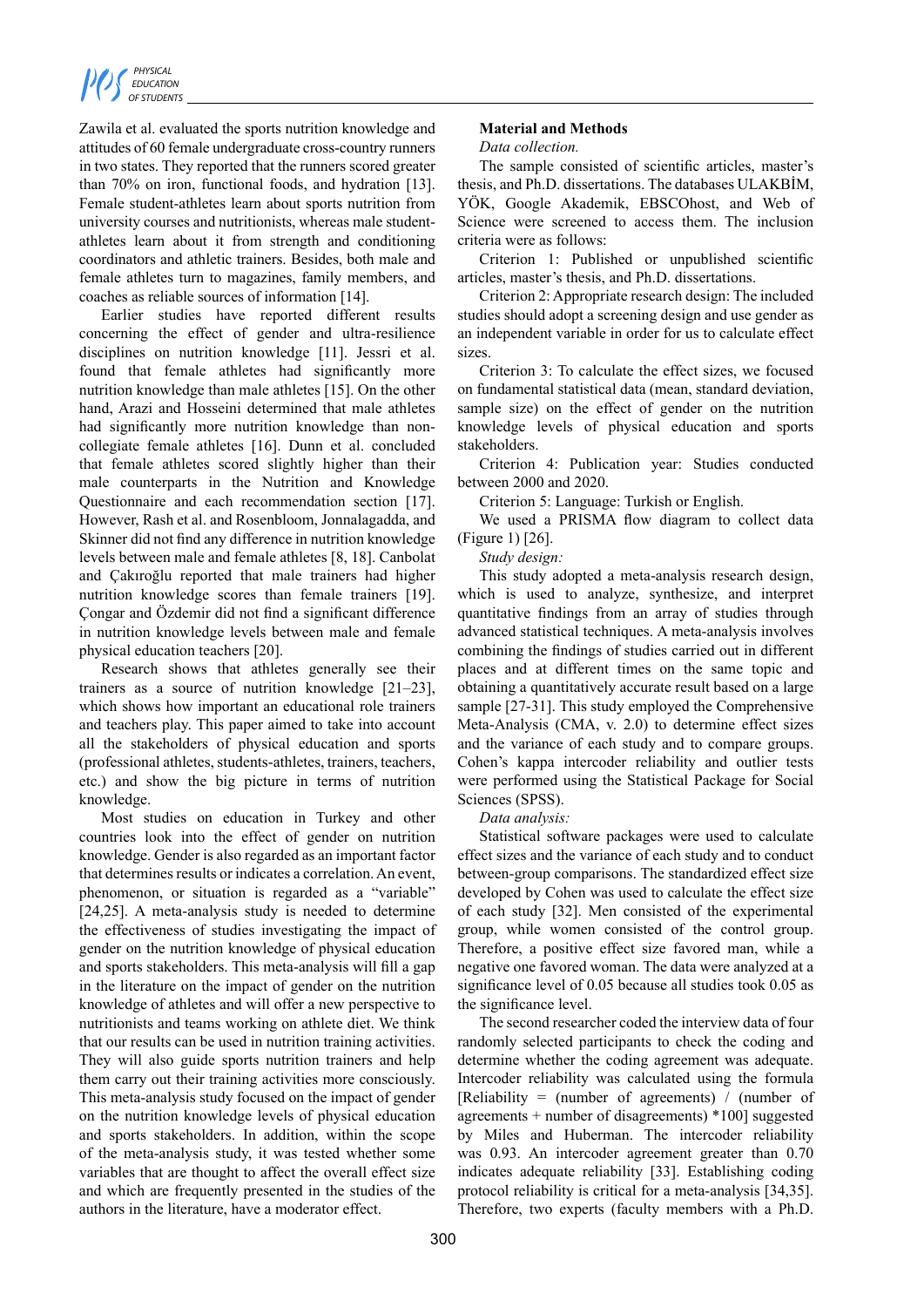



**Figure 1.** PRISMA flow diagram

in physical education who teach in related programs of sports sciences faculties) filled out the codings separately. Afterward, they came together and discussed the parts on which they disagreed until they reached a consensus. The intercoder agreement was 80.2%. Some researchers [34] argue that Cohen's Kappa statistic is more reliable given the chance factor due to the lack of options in agreement levels based on intercoder frequency data. The intercoder reliability index was 0.78, indicating almost perfect agreement [36–38].

Hunter and Schmidt argue that a researcher should pay attention to studies with very different effect sizes when determining outliers because he/she cannot fix a bad dataset without excluding those studies [39]. Hedges and Olkin state that removing an outlier from a dataset is the right decision provided that the overall average is not affected and that the model fit improves. They propose various methods for detecting outliers. According to their methods, studies deviating relatively excessively in forest plot axes are outliers [40]. We used forest plot, standard residuals, z-score (4.80), and heterogeneity  $(Q=1083.73, 10; p<0.57)$  to identify outliers. All in all, we did not detect any outliers. Therefore, the sample consisted of 31 studies.

## **Results**

We analyzed the data derived from the studies to seek answers to the research question. This section addressed the publication bias, fixed-effects model, homogeneity, random-effects model, and moderator analysis findings.

Most individual effect sizes were grouped symmetrically in the funnel (Figure 2). Moreover, the individual effect sizes were grouped around the middle

line showing the overall effect size. Figure 2 shows no publication bias. However, we also had to analyze the publication bias statistics because not all individual effect sizes were grouped symmetrically in the funnel. Table 1 shows the statistics as a way to address publication bias.

Rosenthal's Safe N Test shows that the meta-analysis result was statistically significant ( $p = .000$ ) (Table 1). We needed 136 more studies with a zero-effect size in order for the meta-analysis result to be non-significant ( $p$ > .05). The sample consisted of studies we accessed after a rigorous search (qualitative, quantitative, and theoretical) in all accessible library catalogs and digital databases. Kendall's Tau coefficient (Begg and Mazumdar Rank Correlations) was statistically insignificant  $(-.00 \text{ ve } p =$ .05), indicating the absence of publication bias. Egger's Linear Regression ( $p = .92$   $.05$ ) also showed no publication bias (95% confidence interval).

*Combined findings according to fixed and random effects model (tabl.2).*

According to the fixed effects model, women had slightly more nutrition knowledge than men. However, according to Cohen's classification, gender had a weak effect because the effect size was less than 0.20 [41] (fig.3).

The homogeneity test result was  $Q=125,390$ (Q-statistics). Thirty degrees of freedom were 43.773  $(X<sup>2</sup>$  Table 2). The null hypothesis of homogeneity of the distribution of effect sizes was rejected in the fixed effects model because the Q-statistic value exceeded the critical value of the chi-square distribution. In other words, the distribution of effect sizes had heterogeneity according to the fixed-effects model. The  $I^2$  value, which complements the Q statistic, yields more accurate results regarding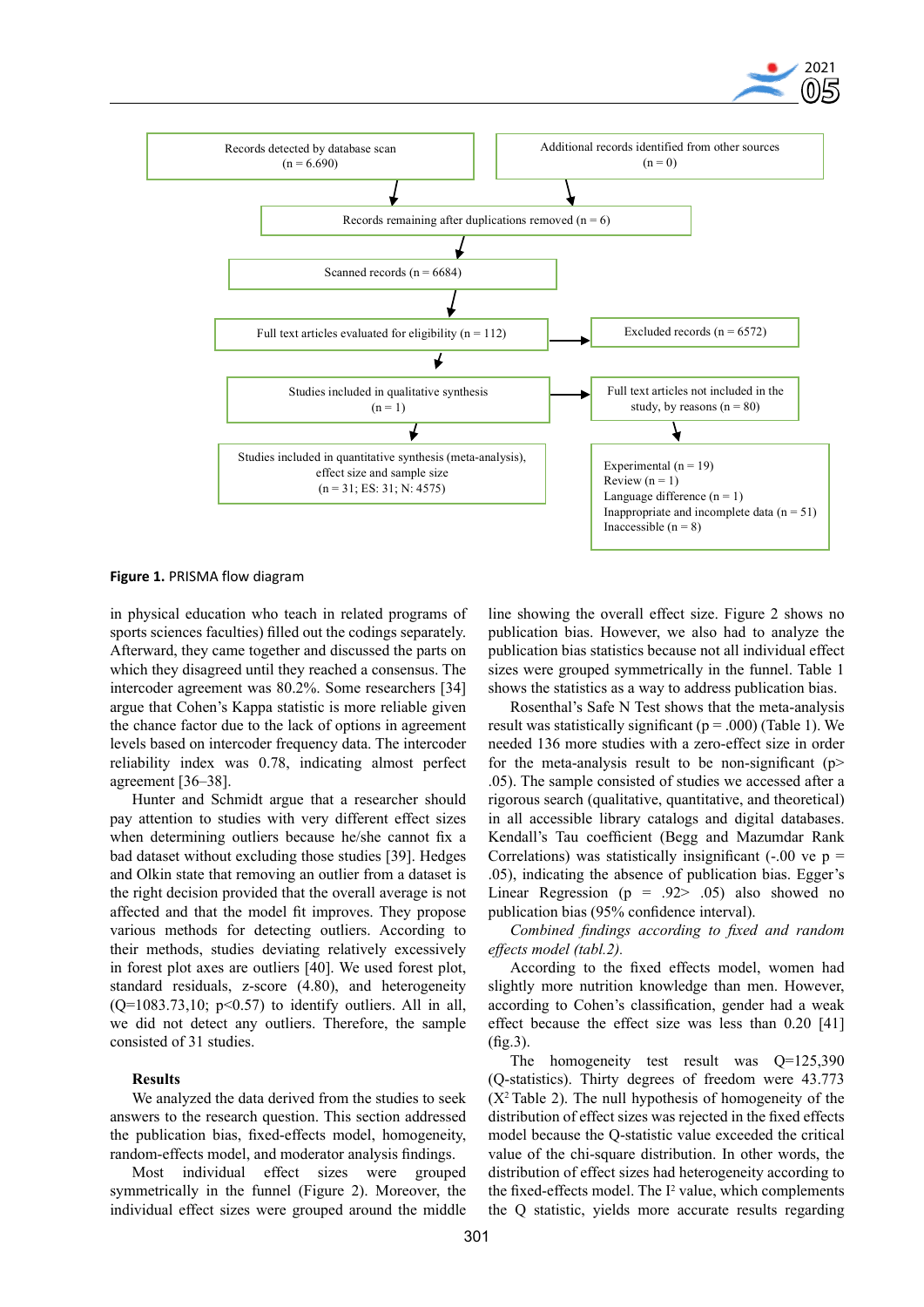



# **Funnel Plot of Standard Error by Std diff in means**

Figure 2. A funnel plot of effect sizes of studies on the impact of gender on nutrition knowledge levels of physical education and sports stakeholders

| Tests                               | <b>Test data</b>             |                |  |  |  |  |
|-------------------------------------|------------------------------|----------------|--|--|--|--|
|                                     | Z-value for observed studies | $-4.53$        |  |  |  |  |
|                                     | P-value for observed studies | .00            |  |  |  |  |
|                                     | Alpha                        | .05            |  |  |  |  |
| Rosenthal's Safe N Test             | Tails                        | $\overline{2}$ |  |  |  |  |
|                                     | Z for alpha                  | 1.95           |  |  |  |  |
|                                     | Number of observed studies   | 31             |  |  |  |  |
|                                     | Safe N (FSN)                 | 136            |  |  |  |  |
|                                     | Tau                          | $-.00$         |  |  |  |  |
|                                     | Z-value for Tau              | .05            |  |  |  |  |
| Begg and Mazumdar Rank Correlations | P-value (one-tailed)         | .47            |  |  |  |  |
|                                     | P-value (two-tailed)         | .95            |  |  |  |  |
|                                     | <b>Standard Error</b>        | 1.12           |  |  |  |  |
|                                     | 95% lower limit (one-tailed) | $-2.41$        |  |  |  |  |
|                                     | 95% upper limit (two-tailed) | 2.19           |  |  |  |  |
| Egger's Linear Regression           | t-value                      | .09            |  |  |  |  |
|                                     | sd                           | 29             |  |  |  |  |
|                                     | P-value (one-tailed)         | .46            |  |  |  |  |
|                                     | P-value (two-tailed)         | .92            |  |  |  |  |

**Table 1.** Tests results for publication bias of studies subjected to meta-analysis

| Table 2. Combined findings according to fixed and random effects model and homogeneity test |  |
|---------------------------------------------------------------------------------------------|--|
|---------------------------------------------------------------------------------------------|--|

| Model  | <b>Effect size and 95% confidence interval</b> |             |                   |          |                | <b>Null hypothesis</b> |            |          | Heterogeneity |       |              |  |
|--------|------------------------------------------------|-------------|-------------------|----------|----------------|------------------------|------------|----------|---------------|-------|--------------|--|
|        | of Studies<br>Number                           | Effect Size | Standard<br>error | Variance | -ower<br>limit | Upper<br>imit          | value<br>Ń | $\Omega$ | value<br>d    | Df(Q) | $\mathbf{r}$ |  |
| Fixed  | 31                                             | $-0.156$    | 0.03              | 0.00     | $-0.22$        | $-0.09$                | $-4.73$    | 0.00     | 125.39        | 30    | 76.07        |  |
| Random | 31                                             | $-0.152$    | 0.07              | 0.00     | $-0.29$        | $-0.01$                | $-2.15$    | 0.03     |               |       |              |  |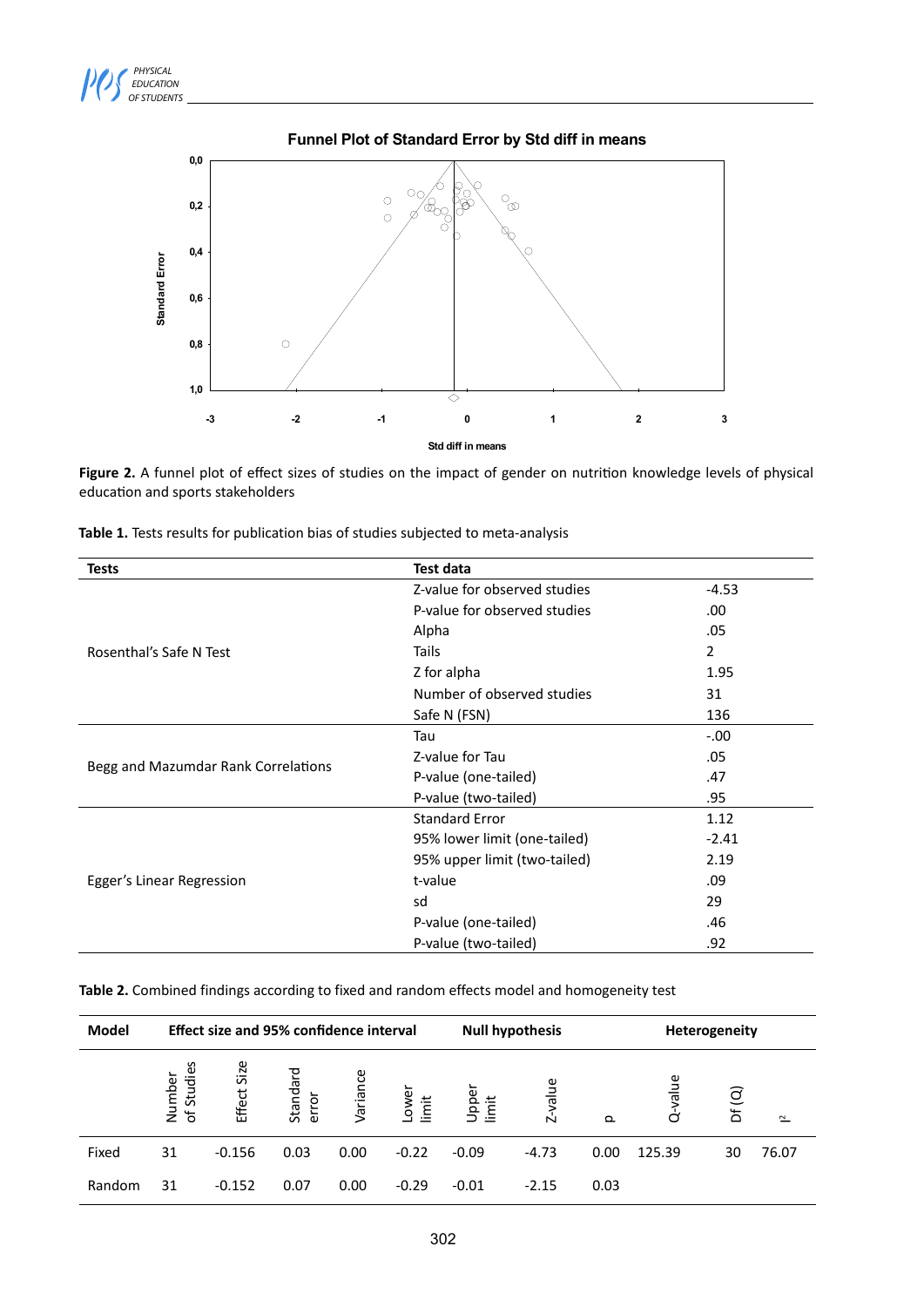

| <b>Study name</b>                | <b>Statistics for each study</b> |                 |          |         |             |         |                 | Std diff in means and 95% Cl |           |      |           |      |
|----------------------------------|----------------------------------|-----------------|----------|---------|-------------|---------|-----------------|------------------------------|-----------|------|-----------|------|
|                                  | Std diff                         | <b>Standard</b> | Variance |         | Lower Upper |         | Z-Value p-Value |                              |           |      |           |      |
|                                  | in means                         | error           |          | limit   | limit       |         |                 |                              |           |      |           |      |
| Dunnigan, 2010                   | $-0,46$                          | 0,21            | 0,04     | $-0,86$ | $-0,05$     | $-2,19$ | 0,03            |                              |           |      |           |      |
| <b>Holley, 2018</b>              | 0,45                             | 0,17            | 0,03     | 0,12    | 0,77        | 2,68    | 0,01            |                              |           |      |           |      |
| Kimmel, 2019                     | $-0,41$                          | 0,18            | 0,03     | $-0,76$ | $-0.06$     | $-2,27$ | 0,02            |                              |           |      |           |      |
| Mitchell, 2004                   | $-0,13$                          | 0,17            | 0,03     | $-0,47$ | 0,21        | $-0,76$ | 0,45            |                              |           |      |           |      |
| Overstreet, 2012                 | 0,00                             | 0,15            | 0,02     | $-0,29$ | 0,29        | 0,00    | 1,00            |                              |           |      |           |      |
| Shields, 2009                    | $-0,93$                          | 0,25            | 0,06     | $-1,42$ | $-0,43$     | $-3,67$ | 0,00            |                              |           |      |           |      |
| Andrews et al., 2016             | 0,04                             | 0,19            | 0,03     | $-0,32$ | 0,41        | 0,23    | 0,82            |                              |           |      |           |      |
| Blennerhassett et al., 2018      | $-0,35$                          | 0,23            | 0,05     | $-0,79$ | 0,10        | $-1,53$ | 0,13            |                              |           |      |           |      |
| Holden etal., 2018               | 0,45                             | 0,31            | 0,09     | $-0,15$ | 1,05        | 1,45    | 0,15            |                              |           |      |           |      |
| Jessri et al., 2010              | $-0,65$                          | 0,14            | 0,02     | $-0,93$ | $-0,37$     | $-4,56$ | 0,00            |                              |           |      |           |      |
| Sobana, 2016                     | 0,57                             | 0,20            | 0,04     | 0,17    | 0,96        | 2,82    | 0,00            |                              |           |      |           |      |
| Bakhtiar et al., 2021            | 0,52                             | 0,20            | 0,04     | 0,12    | 0,92        | 2,53    | 0,01            |                              |           |      |           |      |
| Citarella et al., 2019           | $-2,12$                          | 0,80            | 0,64     | $-3,68$ | $-0,55$     | $-2,64$ | 0,01            |                              |           |      |           |      |
| Demirci and Toptab Demirci, 2018 | $-0,08$                          | 0,23            | 0,05     | $-0,52$ | 0,36        | $-0,36$ | 0,72            |                              |           |      |           |      |
| Havarmale, 2017                  | $-0,02$                          | 0,20            | 0,04     | $-0,41$ | 0,37        | $-0,09$ | 0,93            |                              |           |      |           |      |
| Heikkilâ et a., 2017 (a)         | $-0,31$                          | 0,11            | 0,01     | $-0,53$ | $-0.09$     | $-2,73$ | 0,01            |                              |           |      |           |      |
| Heikkilâ etal., 2017(b)          | $-0,62$                          | 0,24            | 0,06     | $-1,08$ | $-0,15$     | $-2,59$ | 0,01            |                              |           |      |           |      |
| Kaya et al., 2016                | $-0,12$                          | 0,13            | 0,02     | $-0,38$ | 0,14        | $-0,91$ | 0,36            |                              |           |      |           |      |
| Özdoöan ve Özçelik, 2011         | 0,13                             | 0,11            | 0,01     | $-0,09$ | 0,34        | 1,13    | 0,26            |                              |           |      |           |      |
| Saribay and Kirbas, 2019         | $-0,09$                          | 0,11            | 0,01     | $-0,31$ | 0,13        | $-0,84$ | 0,40            |                              |           |      |           |      |
| Spronk et al., 2015              | $-0.41$                          | 0,21            | 0,04     | $-0.82$ | $-0.00$     | $-1,98$ | 0,05            |                              |           |      |           |      |
| Akyl, 2007                       | $-0,54$                          | 0,15            | 0,02     | $-0,84$ | $-0,24$     | $-3,57$ | 0,00            |                              |           |      |           |      |
| Cimen, 2012 (a)                  | $-0,12$                          | 0,33            | 0,11     | $-0,77$ | 0,53        | $-0,37$ | 0,71            |                              |           |      |           |      |
| Cimen, 2012 (b)                  | $-0,26$                          | 0,22            | 0,05     | $-0,70$ | 0,17        | $-1,17$ | 0,24            |                              |           |      |           |      |
| Duman, 2011                      | $-0,26$                          | 0,29            | 0,09     | $-0,84$ | 0,31        | $-0,90$ | 0,37            |                              |           |      |           |      |
| Pahin, 2020                      | $-0,93$                          | 0,18            | 0,03     | $-1,27$ | $-0,58$     | $-5,24$ | 0,00            |                              |           |      |           |      |
| Akyl ve Gürbüz, 2010             | $-0,01$                          | 0,20            | 0,04     | $-0,40$ | 0,38        | $-0,04$ | 0,97            |                              |           |      |           |      |
| Gümübdaö ve Kartal, 2017         | 0,52                             | 0,33            | 0,11     | $-0,13$ | 1,17        | 1,57    | 0,12            |                              |           |      |           |      |
| Kabakça ve diöerleri, 2012       | $-0,22$                          | 0,26            | 0,07     | $-0,72$ | 0,28        | $-0,85$ | 0,40            |                              |           |      |           |      |
| Dursun, 2020                     | $-0,04$                          | 0,18            | 0,03     | $-0,40$ | 0,32        | $-0,22$ | 0,83            |                              |           |      |           |      |
| Canpolat ve Çakyroölu, 2016      | 0,72                             | 0,40            | 0,16     | $-0,06$ | 1,50        | 1,82    | 0,07            |                              |           |      |           |      |
|                                  | $-0,15$                          | 0,07            | 0,00     | $-0,29$ | $-0.01$     | $-2,16$ | 0,03            |                              |           |      |           |      |
|                                  |                                  |                 |          |         |             |         |                 |                              |           |      |           |      |
|                                  |                                  |                 |          |         |             |         |                 | $-4,00$                      | $-2,00$   | 0,00 | 2,00      | 4,00 |
|                                  |                                  |                 |          |         |             |         |                 |                              | Favours A |      | Favours B |      |

# **Meta Analysis**

# **Figure 3.** Forest plot

**Table 3.** Categorical moderator results on the effect of gender on nutrition knowledge

| <b>Moderator</b>      | k       | d        | SE   | %95 CI         | Q <sub>betweep</sub> | p       |
|-----------------------|---------|----------|------|----------------|----------------------|---------|
| Research type         | $31***$ |          |      |                | 0.19                 | $0.66*$ |
| Scientific article    | 25      | $-0.16$  | 0.03 | $-0.23 - 0.08$ |                      |         |
| Master's thesis       | 6       | $-0.14$  | 0.07 | $-0.28; 0.00$  |                      |         |
| Research site         | $31**$  |          |      |                | 0.05                 | $0.81*$ |
| In Turkey             | 10      | $-0.17$  | 0.14 | $-0.45; 0.09$  |                      |         |
| Outside of Turkey     | 21      | $-0.13$  | 0.08 | $-0.29; 0.02$  |                      |         |
| Stakeholder type      | $27***$ |          |      |                | 1.39                 | $0.70*$ |
| High school students  | 3       | $-0.11$  | 0.07 | $-0.26; 0.04$  |                      |         |
| Undergraduates        | 11      | $-0.09$  | 0.14 | $-0.37; 0.17$  |                      |         |
| Professional athletes | 10      | $-0.05$  | 0.13 | $-0.54; -0.01$ |                      |         |
| <b>Trainers</b>       | 3       | $-0.134$ | 0.37 | $-0.79:0.68$   |                      |         |

\* p <0.05 significance level

\*\* Two or fewer subgroups were not included in the moderator analysis.

heterogeneity  $[30, 42]$ . I<sup>2</sup> shows the ratio of residual variance to the total variance concerning effect size. Unlike the  $Q$  statistic, the  $I^2$  statistic is not affected by the number of studies. In the  $I^2$  interpretation, 25% shows low heterogeneity, 50% moderate heterogeneity, and 75% high heterogeneity [43]. The model was converted to a

random model as the homogeneity tests  $(Q \text{ and } I^2)$  for the gender variable showed high heterogeneity among the studies. Moderator analysis (Mixed effect analysis) was performed to identify the reasons for the heterogeneity (Table 3).

Borenstein et al. recommend moderator analysis to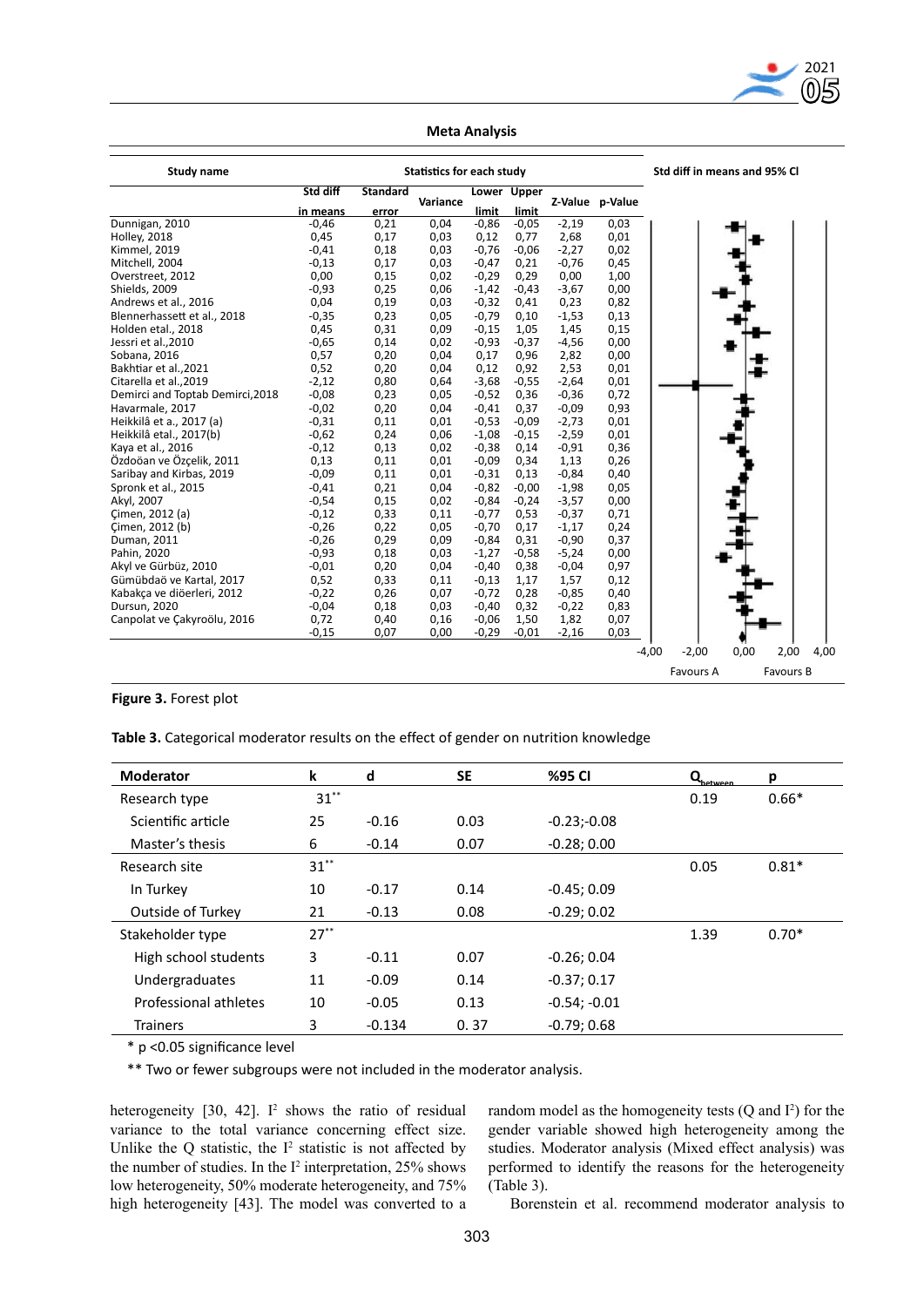identify the reasons for heterogeneity among studies. Therefore, we analyzed some moderators to explore the causes of the heterogeneity [44].

The analysis showed that research site, research type, and stakeholder type did not play a moderating role in the average effect size  $(p>0.05)$ . A meta-regression analysis was conducted to determine whether publication year was a moderator. The results showed that more recent studies had smaller effect sizes in favor of men. However, the difference was statistically insignificant (coefficient= [.02]; p=.22). Another meta-regression analysis was performed to identify whether the sample size was a moderator. The results showed that sample size had no moderating effect on the effect sizes (coefficient=.00; p=.96).

## **Discussion**

The study revealed that gender had a weak effect on the nutritional information of physical education and sports stakeholders, and women had a slightly higher level of knowledge than men. It also reveals that the research region, publication type and stakeholder types do not have a moderator effect.

We need to determine how much people know about nutrition to help them develop healthy dietary habits [45]. Akıl and Gürbüz found that male and female athletes had similar nutrition knowledge levels [46]. Süel, Şahin, Karakaya, and Savucu did not find a relationship between gender and nutrition knowledge among elite basketball players [47]. Earlier studies have reported similar results [11, 18, 20, 48].

Canbolat and Çakıroğlu reported that male trainers had higher nutrition knowledge scores than female trainers [19]. There are other studies with similar results [49–53]. Kızıltan focused on mineral consumption and determined that male students had more nutrition knowledge than their female counterparts [54]. Arazi and Hosseini observed that undergraduate male athletes had significantly more nutrition knowledge than non-collegiate female athletes [16].

Şahin and Taşkıran asked sailors to evaluate their nutrition knowledge. The results showed that female sailors had significantly more nutrition knowledge than their male counterparts. The results also showed that female sailors had significantly higher basic nutrition, nutrient-health knowledge, and food preference scores than males [55]. Citarella found that female ultramarathon

runners had more nutrition knowledge than their male counterparts [56]. Heikkilä, Valve, Lehtovirta, and Fogelholm also reported that female endurance athletes and their trainers had more nutrition knowledge than their male counterparts [57].

Research shows that women have more nutrition knowledge than men [15, 58–61]. Kunkel et al. investigated the effect of female peer educators on the nutrition knowledge of female collegiate athletes and found that peer nutrition education helped female collegiate athletes improve their nutrition knowledge [62]. According to some studies, women have more nutrition knowledge than men because they are more interested in subjects of nutrition and health [7, 10, 61].

# **Conclusions**

In this meta-analysis study, necessary searches were made by using online databases such as ULAKBİM, YÖK, Google Scholar, EBSCOhost, and Web of Science, and a synthesis was carried out by performing statistical operations with a total of 31 study data on the subject. In this study, which investigated the effect of gender on the nutritional information of physical education and sports stakeholders, it was concluded that women had higher knowledge at a weak level. Within the scope of the metaanalysis study, it was revealed that some independent variables that were thought to affect the overall effect size did not have a moderator effect. This study provides different perspectives to sports stakeholders, nutritionists and researchers who conduct research with new dimensions in order to maintain a healthy life. The following are recommendations based on our results:

•Educators and students should be provided with seminars, courses, and education programs addressing the results regarding the effect of gender on the nutrition knowledge of physical education and sports stakeholders.

•Future studies should investigate the effect of different moderators (parent education, income, athletic performance, etc.) on male and female stakeholders' nutrition knowledge levels.

•A further meta-analysis on the effect of gender on the dietary habits of stakeholders can contribute to the **literature** 

## **Conflicts of Interest**

The authors declare no conflict of interest.

## **References**

- 1. Erkan T. Nutrition in adolescents. *Turkish Ped Arch.* 2011;46(Special Edition):49–53. https://doi.org/10.4274/tpa.46.34
- 2. Baysal A. *Nutrition*. Ankara: Şahin Printing; 2007.
- 3. Erten M. *Investigation of nutritional knowledge and habits of university students studying in Adıyaman* [Master's Thesis]. Ankara: Gazi University; 2006.
- 4. Wardle J, Parmenter K, Waller J. Nutrition knowledge and food intake. *Appetite*. 2000;34:269–275. https://doi.org/10.1006/appe.1999.0311
- 5. Birkenhead K, Slater G. A review of factors influencing athletes' food choices. *Sport Med*. 2015;45:1511–1522. https://doi.org/10.1007/s40279-015-0372-1
- 6. Abood DA, Black DR, Birnbaum RD. Nutrition education intervention for college female athletes. *J Nutr Educ Behav*. 2004;36(3):135–137. https://doi.org/10.1016/S1499-4046(06)60150-4
- 7. Spendlove JK, Heaney SE, Gifford JA, Prvan T, Denyer GS, O'Connor HT. Evaluation of general nutrition knowledge in elite Australian athletes. *Br J Nutr*. 2012;107(12):1871–1880. https://doi.org/10.1017/S0007114511005125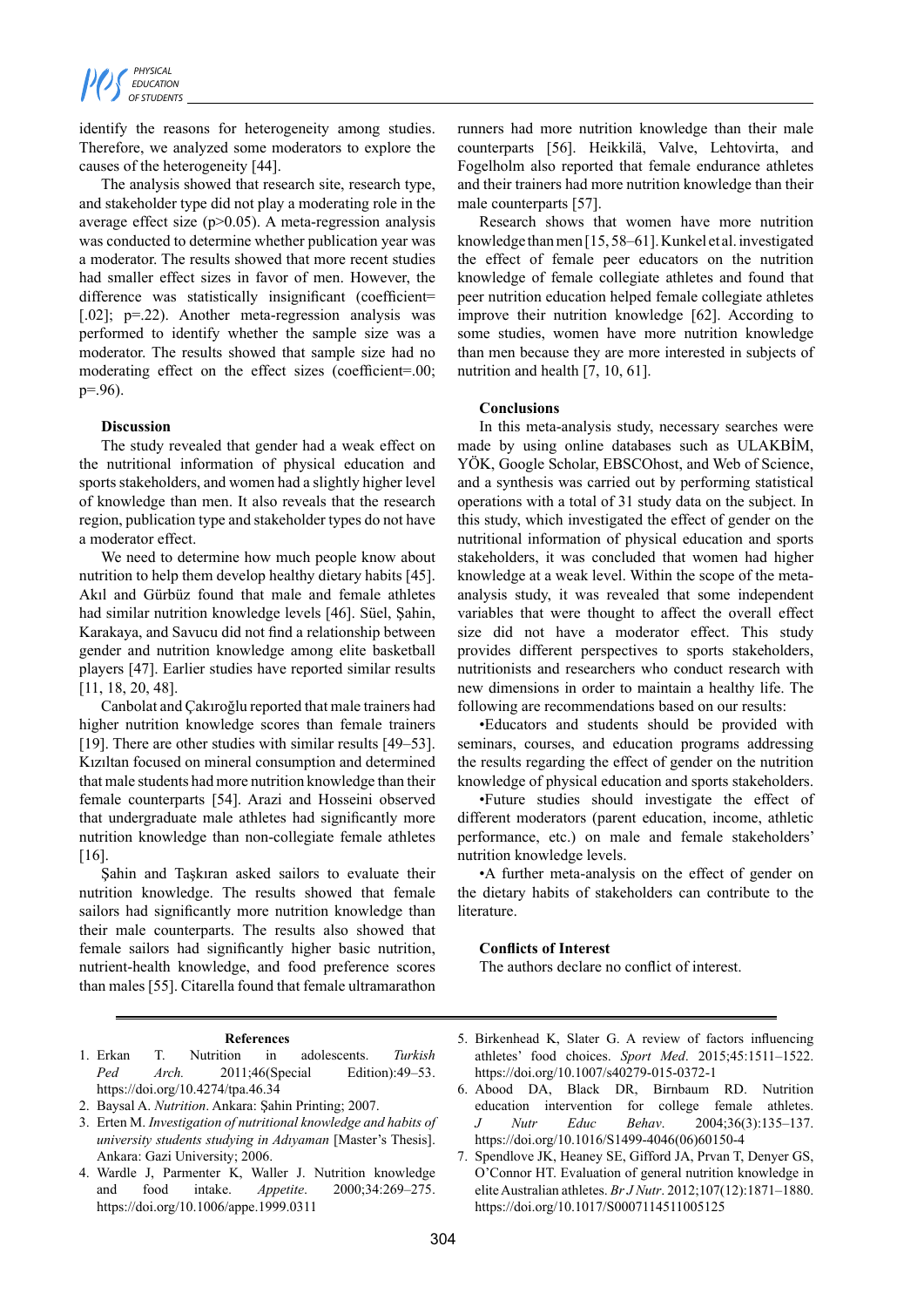

- 8. Rash CL, Malinauskas BM, Duffrin MW, Barber-Heidal K, Overton RF. Nutrition-related knowledge, attitude, and dietary intake of college track athletes. *Sport J*. 2008;11(1):48–54.
- 9. Heaney S, O'Connor H, Michael S, Gifford J, Naughton G. Nutrition knowledge in athletes: A systematic review. *Int J Sport Nutr Exerc Metab*. 2011;21:248–61. https://doi.org/10.1123/ijsnem.21.3.248
- 10.Spronk I, Kullen C, Burdon C, O'connor H. Relationship between nutrition knowledge and dietary intake. *Br J Nutr.* 2014;111:1713–26. https://doi.org/10.1017/S0007114514000087
- 11.Trakman GL, Forsyth A, Devlin BL, Belski R. A systematic review of athletes' and coaches' nutrition knowledge and reflections on the quality of current nutrition knowledge measures. *Nutrients*. 2016;8(9):570. https://doi.org/10.3390/nu8090570
- 12.Devlin B, Belski R. Exploring general and sports nutrition and food knowledge in elite male australian athletes. *Int J Sport Nutr Exerc Metab*. 2015;25:225–32. https://doi.org/10.1123/ijsnem.2013-0259
- 13.Zawila LG, Steib C-SM, Hoogenboom B. The female collegiate cross-country runner: Nutritional knowledge and attitudes. *J Athl Train*. 2003;38(1):67–74.
- 14.Jacobson HB, Sobonya C, Ransone J. Nutrition practices and knowledge of college varsity athletes: a follow-up. *J Strength Cond Res*. 2001;15(1):63–68. https://doi.org/10.1519/00124278-200102000-00011
- 15.Jessri M, Jessri M, Rashidkhani B, Zinn C. Evaluation of Iranian college athletes' sport nutrition knowledge. *Int J Sport Nutr Exerc Metab*. 2010;20:257–63. https://doi.org/10.1123/ijsnem.20.3.257
- 16.Arazi H, Hosseini R. A comparison of nutritional knowledge and food habits of collegiate and noncollegiate athletes. *SportLogia*. 2012;8:100–107. https://doi.org/10.5550/sgia.120802.en.100A
- 17.Dunn D, Turner LW, Denny G. Nutrition knowledge and attitudes of college athletes. *Sport J.* 2007;10(4):45–53.
- 18.Rosenbloom CA, Jonnalagadda SS, Skinner R. Nutrition knowledge of collegiate athletes in a Division I National Collegiate Athletic Association institution. *J Am Diet Assoc*. 2002;102(3):418–420. https://doi.org/10.1016/S0002-8223(02)90098-2
- 19.Canbolat E, Çakıroğlu FP. Determination of nutritional knowledge levels of trainers working in bodybuilding and fitness centers. *CBU Physical Education and Sports Science Journal*. 2016;11(2):83–91.
- 20.Çongar O, Özdemir L. Knowledge levels of physical education teachers about general nutrition and sports nutrition in Sivas city center. *CU Faculty of Medicine Journal*. 2004;26(3):113–8.
- 21.Reason C. *Determination of nutritional knowledge levels in endurance athletes*. [Master's thesis]. Konya: Selcuk University; 2007.
- 22.Özdemir G, Özdilek C. Nutritional habits of students studying at Dumlupınar University Physical Education and Sports School and doing active sports. *Dumlupınar University Sos Science Journal*. 2015;26:1–9.
- 23.Göral K, Saygın Ö, Karacabey K. Investigation of nutrition knowledge levels of amateur and professional football players. *International Journal of Human Science*. 2010;7(1):837–56.
- 24.Kara N, Demir MK. Evaluation of postgraduate theses about classroom teachers in Turkey in terms of gender variable. *Gazi Education Science Journal*. 2020;6(3):300–16. https://doi.org/10.30855/gjes.2020.06.03.003
- 25.Karasar N. *Scientific research method*. Ankara: Nobel

Publication Distribution; 2005. 77 p.

- 26.Cumming G. *Understanding the new statistics: Effect sizes, confidence intervals and meta-analysis*. New York: Routledge, Taylor and Francis Group; 2012. https://doi.org/10.4324/9780203807002
- 27.Ellis PD. *The Essential guide to effect sizes*. New York: Cambridge University Press; 2010.
- 28.Hartung J, Knapp G, Sinha BK. *Statistical meta-analysis with applications*. New Jersey: Wiley Publishing Inc.; 2008. https://doi.org/10.1002/9780470386347
- 29.Winter A. *A meta-analysis of school principals' views of administrators and teachers on the levels of demonstrating instructional leadership behaviors* [PhD Thesis]. Inonu University; 2013.
- 30.Yıldırım N. Meta analysis. *Scientific research methods in education from theory to practice*. Mustafa Metin, editor. Ankara: Pegem Academy; 2014. P. 137–59.
- 31.Moher D, Liberati A, Tetzlaff J, Altman D, The PRISMA Group. Preferred reporting items for systematic reviews and meta-analyses: The PRISMA statement. *PLoS Med*. 2009;6(7). https://doi.org/10.1371/journal.pmed.1000097
- 32.Cohen J. *Statistical power analysis for the behavioral sciences*. 2nd ed. Hillsdale: NJ Lawrence Earlbaum Associates; 1988.
- 33.Miles MB, Huberman AM. *Qualitative data analysis: An expanded sourcebook*. California: Thousand Oaks; 1994.
- 34.Card NA. *Applied meta-analysis for social science research*. New York: The Guilford Press; 2012.
- 35.Petitti DB. *Meta-analysis, decision analysis, and cost-effectiveness analysis*. 2nd ed. New York: Oxford University Press; 2000. https://doi.org/10.1093/acprof:oso/9780195133646.001.0001
- 36.Landis JR, Koch GG. The measurement of observer agreement for categorical data. *Biometrics*. 1977;33:159–74. https://doi.org/10.2307/2529310
- 37.Cohen J. A Coefficient of Agreement for Nominal Scales. *Educational and Psychological Measurement*, 1960;20:37–46. https://doi.org/10.1177/001316446002000104
- 38.Viera AJ, Garrett JM. Understanding interobserver agreement: the kappa statistic. *Fam Med*, 2005;37:360–3.
- 39.Hunter JE, Schmidt FL. *Methods of meta-analysis: Correcting error and bias in research finding*. 2nd ed. Thousand Oaks, CA: Sage Publication; 2004.
- 40.Hedges LV, Olkin I. *Statistical methods for meta-analysis* [Internet]. Orlando: Academic; 1985. Available from: http:// booksdescr.org
- 41.Cohen L, Manion L, Morrison K. *Research methods in education*. 7th ed. New York: Routledge; 2011.
- 42.Petticrew M, Roberts H. *Systematic reviews in the social sciences: a practical guide* [Internet]. Oxford: Blackwell Publishers Ltd.; 2005. Available from: http://booksdescr.org
- 43.Cooper H, Hedges LV, Valentine JC. Effect sizes for continuous data. In: Cooper H, Hedges LV, Valentıne JC, editors. *The handbook of research synthesis and metaanalysis*. 2nd ed. New York: Russell Sage Publication; 2009.
- 44.Borenstein M, Hedges LV, Higgins JPT, Rothstein HR. *Introduction to Meta-Analysis*. Chichester, UK: John Wiley & Sons, Ltd; 2009. https://doi.org/10.1002/9780470743386
- 45.Zembat R, Kılıç Z, Ünlüer E, Çobanoğlu A, Usbaş H, Bardak M. The role of pre-school education institutions in the child's acquisition of nutritional habits. *J Hacettepe Univ Fac Heal Sci.* 2015;1(2):417–24.
- 46.Akıl M, Gürbüz U. Investigation of nutritional knowledge levels of athletes dealing with athletics branches. *Physical*